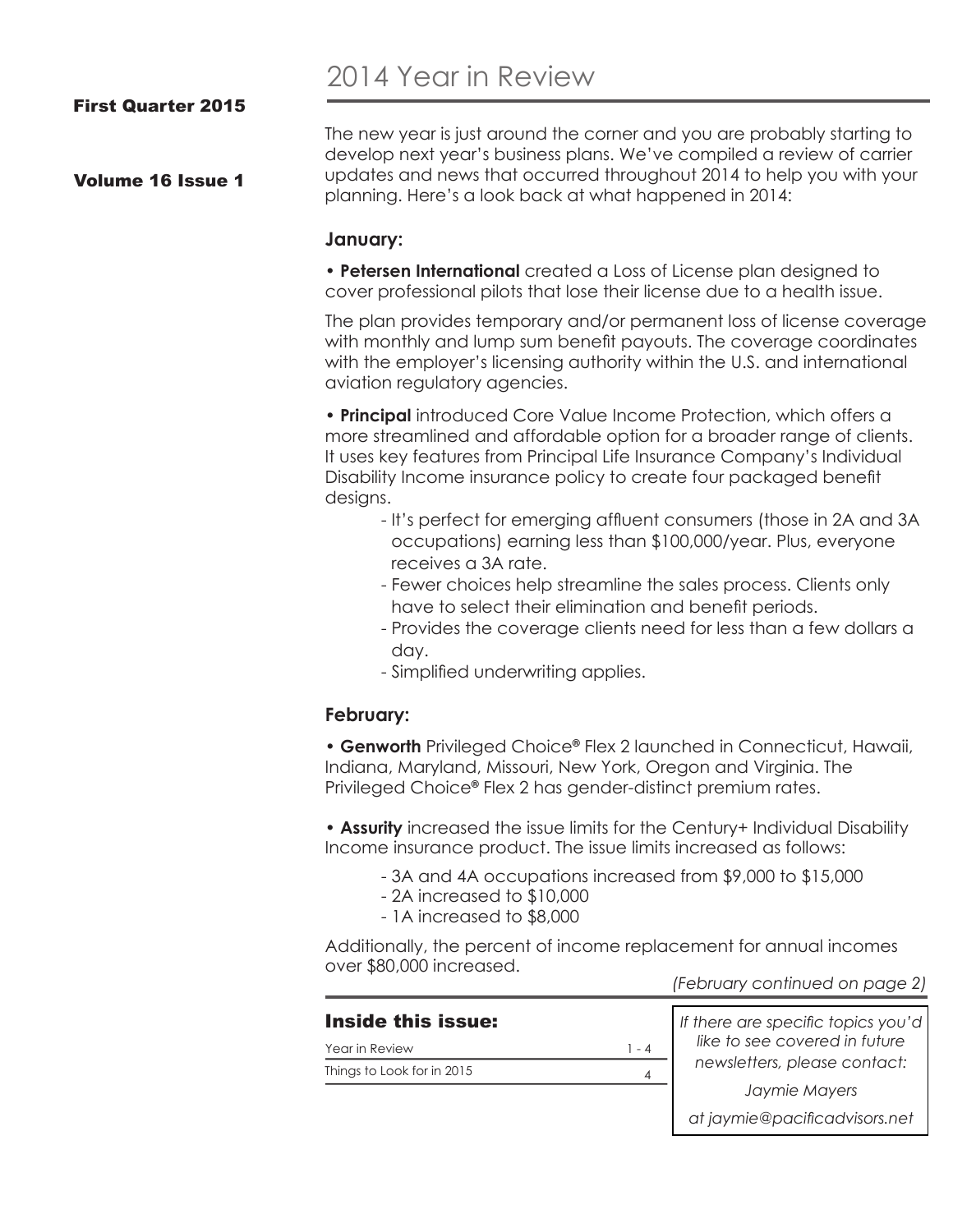#### **February:**

• **Ameritas** announced a number of occupation upgrades for several professions on DInamic Foundation disability income insurance products. The following occupations were upgraded:

- Architects
- Attorneys earning >\$60,000
- Certified Public Accountants
- Financial Analysts (non Stocks and Securities)
- Financial Analysts (Stocks and Securities)
- Engineers
- Hemoncologists
- Insurance Actuaries
- Real Estate Appraisers

#### **March:**

• **The Standard** upgraded several occupation classes, which included the following professions:

- Architects
- Insurance producers
- Office workers and executives
- Plumbers
- Real estate agents
- Sales personnel

#### **April:**

• **The Standard** Protector Platinum<sup>SM</sup> Individual Disability Income insurance and Protector Platinum<sup>SM</sup> Guarantee Issue were approved for sale in California.

• **Principal** made several enhancements to their IDI portfolio which impact government employees, engineers and the Principal Key-Person product.

• **Ameritas** began offering Business Overhead Expense (BOE) insurance to business owners who operate their business from their personal residence.

• **Mutual of Omaha** made enhancements to help you increase your sales in the DI market. Those enhancements included:

- Age 67 Benefit Period available for Chiropractors and Hygienists
- More benefit for your self-employed clients
- Expansion of all base coverage options
- Additional eligible earnings

• **Assurity** launched a new fully underwritten Critical Illness policy which pays a lump-sum benefit from \$50,000 to \$500,000 upon diagnosis of 14 life-threatening conditions. The cash benefit can be used for anything your client desires - mortgage payments, time off to fully recover, other bills, etc. Assurity's category approach means if your client collects a benefit for an illness or procedure in one category, then is diagnosed with a condition in another category, the policy will pay another benefit.

• **The Standard** introduced the Preferred Producer Multi-Life Discount of 10 percent that is available to advisors who place 5 or more Individual Disability Insurance policies for unique individuals. The discount can be applied to qualifying Protector Platinum<sup>SM</sup> and Business Overhead Protector<sup>SM</sup> policies and remains throughout the life of the policy.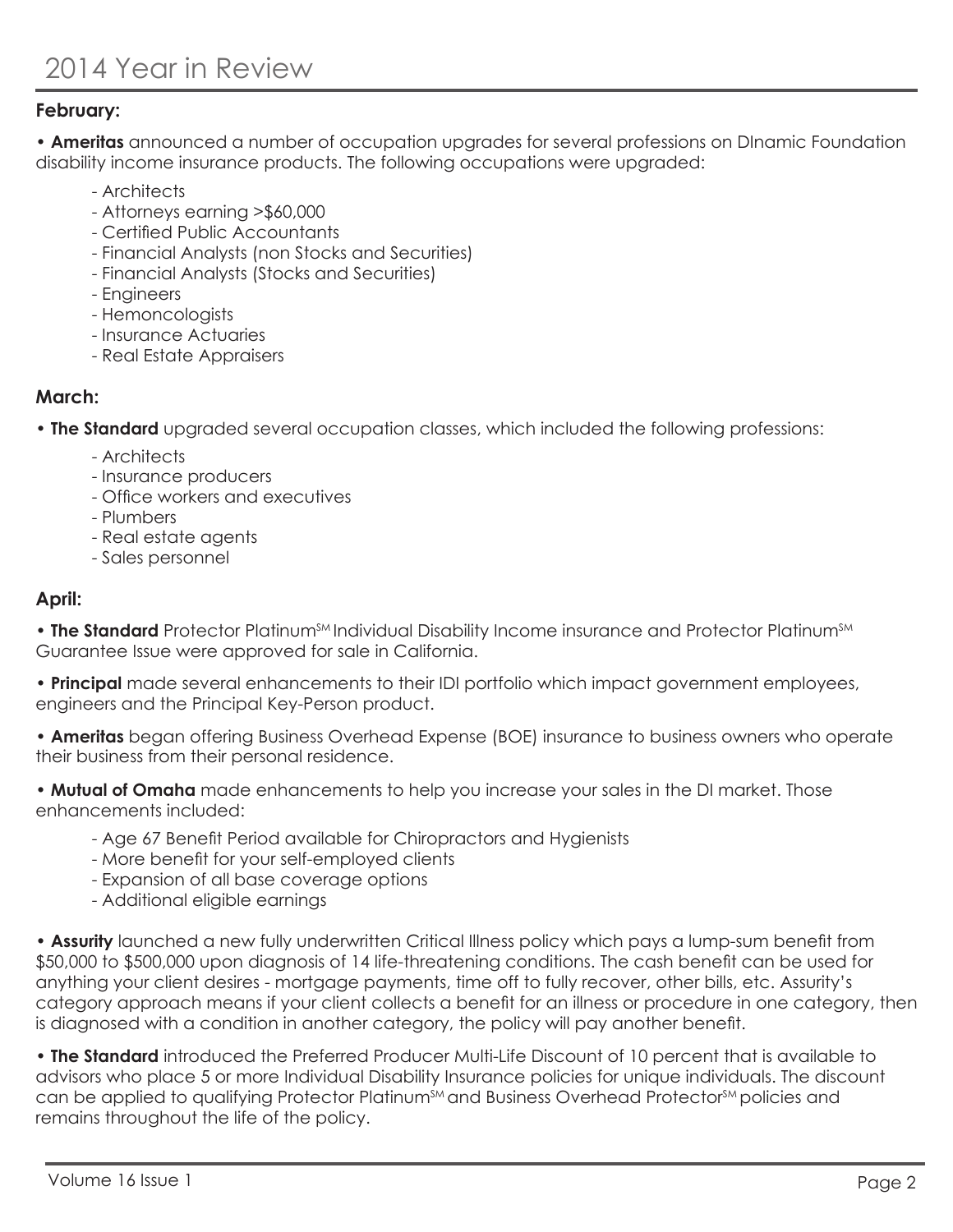#### **May:**

• **John Hancock** made several changes to their product and pricing on the Custom Care III and Custom Care III featuring Benefit Builder products. They also introduced a shortened application, revised the underwriting process and temporarily suspended LTC sales in California.

#### **July:**

• **Genworth** Privileged Choice**®** Flex 3 Launched in all states except California, Connecticut, Florida, Hawaii, Indiana, Maryland, Montana, New York and Vermont. Some of the changes that occurred with Flex 3 include:

- Minimum issue age changed from 18 to 40
- Genworth no longer allows clients to purchase multiple individual long-term care policies
- Maximum daily benefit was reduced from \$400 to \$300
- No 6, 8 or 10 year benefits are available
- 2% compound inflation option was added
- Future Purchase Option inflation changed from 5% to 3% compound
- If available, home care services required an agency
- Certain riders are no longer offered
- Premium rates increased

#### **September:**

• **Ameritas** Fundamental contract expanded to homemakers. Homemaker eligibility is subject to the following criteria:

- Issue ages 18-60
- Occupational class is 2L
- Benefit amount is one half of the household income, rounded to the next highest \$5,000 (minimum benefit \$25,000; maximum benefit \$50,000)
- Minimum household income is \$36,000/year; household income under \$50,000/year will qualify for \$25,000 (minimum benefit)
- Follows all other provisions of the Fundamental product

• **Ameritas** introduced a new, innovative Business Overhead Expense policy that provides clients with a cost-effective way to protect their business. Some of the key features include Speciality Specific Own Occupation, Residual Benefit, Good Health Benefit, Accumulation Benefit, and Legal and Accounting Fee Benefit. The riders include Business Loan Repayment Rider, Future Increase Option Rider and Substitute Salary Expense Rider.

- **Principal** made updates to their IDI portfolio which included the following:
	- Individuals working part-time (20-29 hours/week and earning \$40,000+/year) are eligible for up to \$5,000/month in coverage.
	- Enhancements to IDI and DI Retirement Security which include competitive rates for 6A occupational class, a 10% affiliation discount available for all non-medical occupations, and a Benefit Update Rider for clients with a 20% sustainable increase in earnings.
	- Occupation class changes.
	- Real estate-related occupations are eligible for Business Owner Allowance and Section 179 Allowance.
	- Tobacco and non-tobacco status updates.